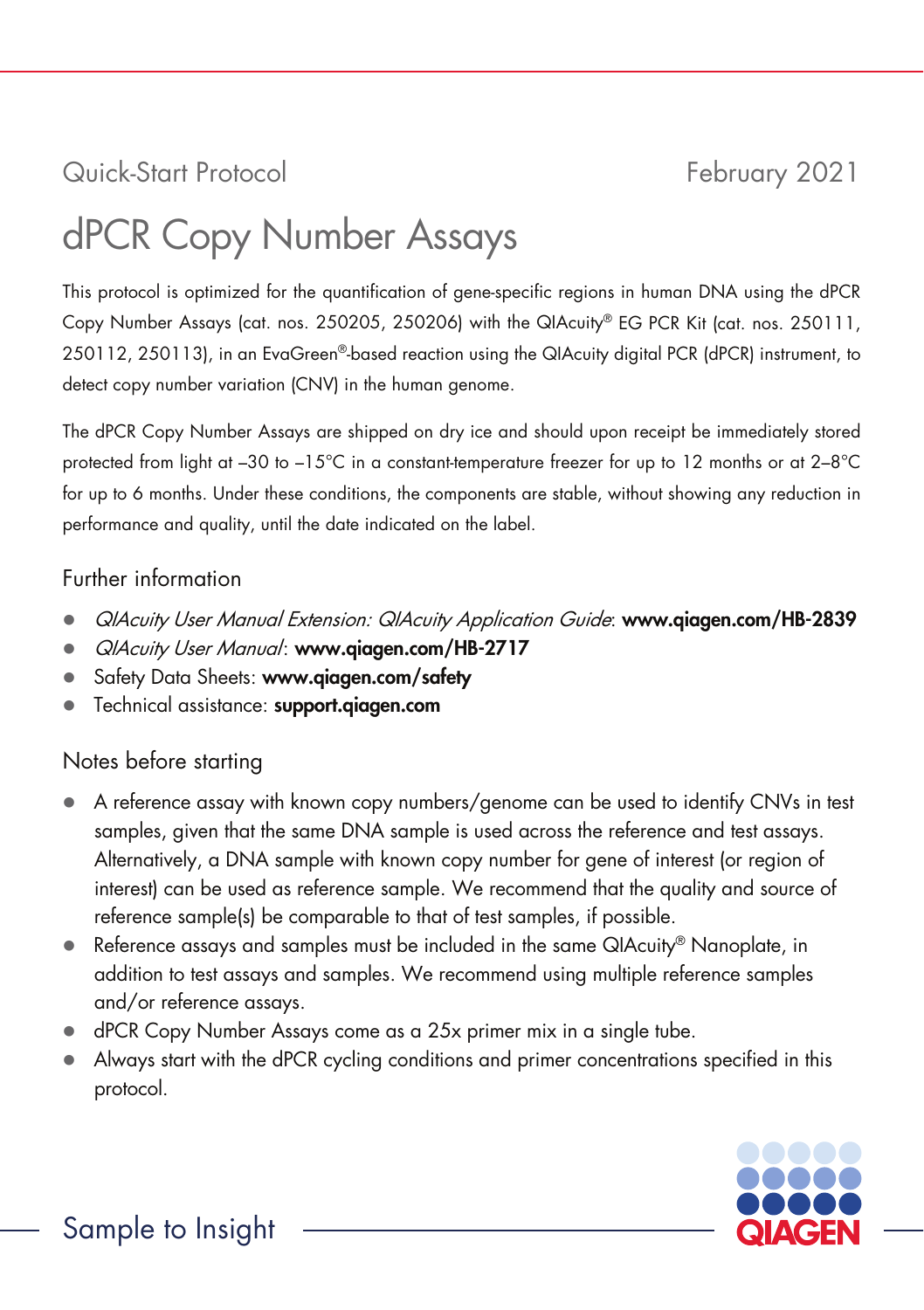- Pipetting accuracy and precision affect the consistency of results. Make sure that no bubbles are introduced into the wells of the QIAcuity Nanoplate during pipetting.
- Due to the hot-start, it is not necessary to keep samples on ice during reaction setup or while programming the QIAcuity instrument.

#### Template DNA digestion

- Before partitioning, use restriction digestion to fragment DNA samples with average length ≥20 kb, to ensure even distribution of template throughout the QIAcuity Nanoplate, for accurate and precise quantification.
- DNA fragmentation via restriction digestion is critical for accurate CNV analysis when multiple copies of a gene might be linked in tandem. Restriction digestion is not required for highly fragmented DNA (e.g., FFPE DNA or circulating DNA) or cDNA.
- To perform restriction digestion directly in reaction mix, add recommended restriction enzyme during reaction setup. Use restriction enzymes that do not cut within target amplicon regions.
- We recommend using *EcoRI-HF, PvuII, XbaI (6-cutters), AluI, CviQI, HaeIII (4-cutters)*, which are validated to digest template DNA in 10 min at RT in QIAcuity EG PCR Master Mix without impairing the subsequent PCR amplification [\(Table 1\)](#page-1-0). For additional assayspecific enzyme recommendations that do not cut in the amplicon, go to

**geneglobe.giagen.com** or refer to the product data sheet (printout sent with the product).

| 6-cutter restriction enzymes |                                                              |                   | 4-cutter restriction enzymes   |  |
|------------------------------|--------------------------------------------------------------|-------------------|--------------------------------|--|
| EcoRI                        | 0.25 U/µl EcoRI-HF®, NEB®                                    | Alul              | 0.025 U/µl Alul, NEB           |  |
|                              | 0.025 U/µl Anza™ 11 EcoRI,<br>Thermo Fisher Scientific (TFS) |                   | 0.025 U/µl Anza 44 Alul, TFS   |  |
| $P$ vull                     | 0.025 U/µl Pvull, NEB                                        | $C$ <i>vi</i> $Q$ | 0.025 U/µl CviQl, NEB          |  |
|                              | 0.025 U/µl Anza 52 Pvull, TFS                                |                   | 0.025 U/µl Csp6I (CviQI), TFS  |  |
| $X$ bal                      | 0.025 U/µl Anza 12 Xbal, TFS                                 | Haelll            | 0.025 U/µl BsuRI (Haelll), TFS |  |

#### <span id="page-1-0"></span>Table 1. Validated restriction enzymes

### Procedure

#### Reaction setup

- 1. Thaw the QIAcuity EG PCR Master Mix, template DNA, dPCR Copy Number Assay, and RNase-Free Water. Mix the individual solutions.
- 2. Prepare a reaction mix according t[o Table 2.](#page-2-0)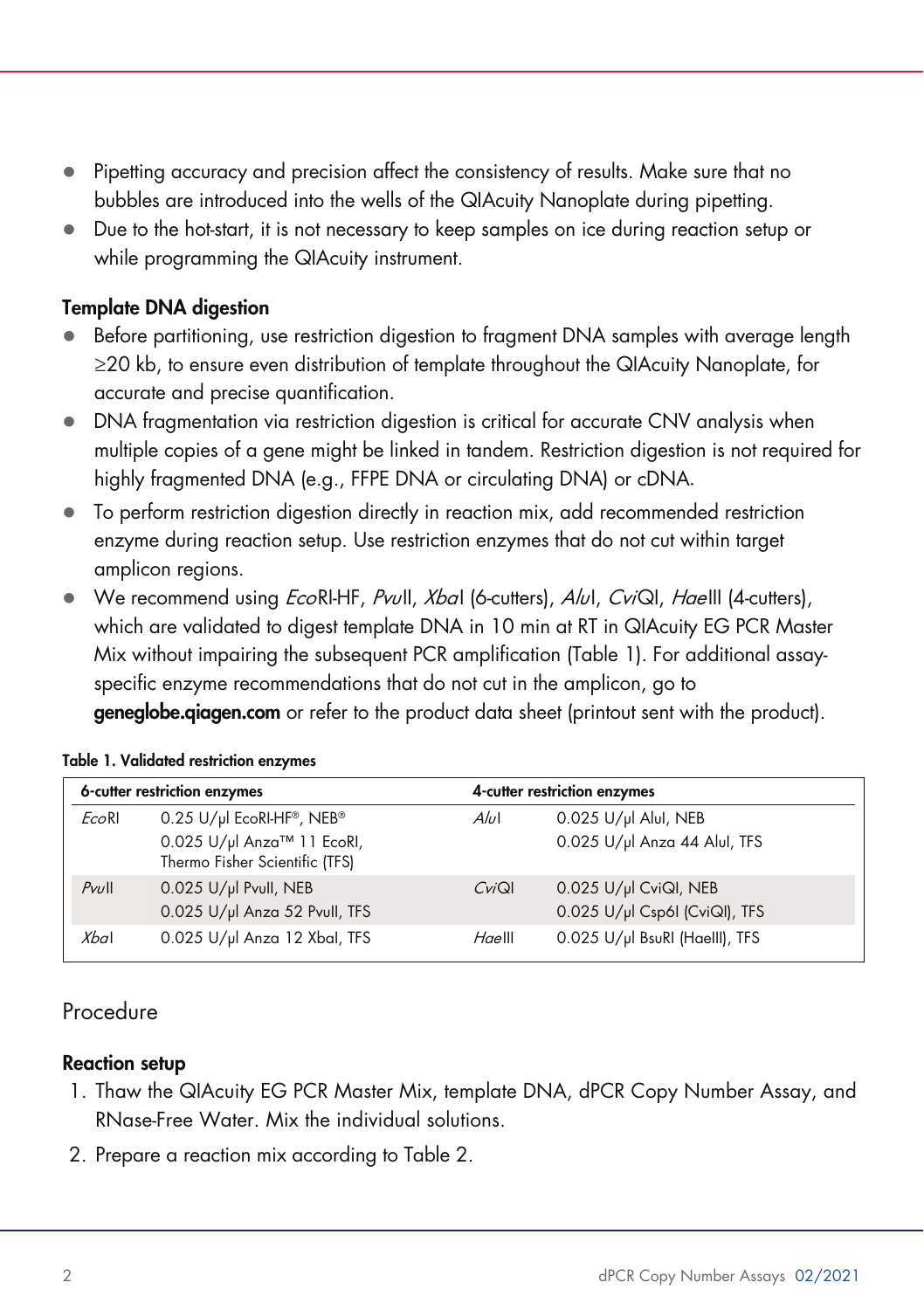#### <span id="page-2-1"></span>3. Vortex the reaction mix.

#### <span id="page-2-0"></span>Table 2. Reaction setup

|                                                        | Volume/reaction                                      |                                                   |                        |
|--------------------------------------------------------|------------------------------------------------------|---------------------------------------------------|------------------------|
| Component                                              | Recommended:<br>Nanoplate 8.5k<br>(24-well, 96-well) | Optional:<br>Nanoplate 26k<br>$(24 \text{ well})$ | Final<br>concentration |
| 3x EvaGreen PCR Master Mix (green channel)             | $4 \mu$                                              | $13.3$ $\mu$                                      | 1x                     |
| 25x dPCR Copy Number Assays                            | $0.48$ pl                                            | $1.6$ pl                                          | 1x                     |
| Restriction Enzyme* (highly recommended <sup>t</sup> ) | $0.3-3$ units                                        | $1-10$ units                                      | $0.025 - 0.25$ U/µ     |
| RNase-Free Water                                       | Variable                                             | Variable                                          |                        |
| Template gDNA (added at step 4)                        | Variable <sup>‡</sup>                                | Variable <sup>‡</sup>                             |                        |
| <b>Total reaction volume</b>                           | 12 pl                                                | ار <sub>ا</sub> 40                                |                        |

\* For selection of restriction enzymes, please refer to assay specifications in GeneGlobe.

 $\dagger$  For gDNA > 20 kb.

‡ Template gDNA amounts should lie within 30–100 ng/reaction and should not exceed 450 ng/reaction when detecting CNV assays present in 2 copies/diploid genome.

4. Dispense appropriate volumes of the reaction mix, which contains all components except the template, into the wells of a standard PCR plate. Then, add template DNA into each well that contains the reaction mix.

Note: The appropriate amounts of reaction mix and template DNA depends on various parameters. Please refer to the *QIAcuity User Manual Extension: QIAcuity Application* Guide for details.

- 5. Transfer the contents of each well of the standard PCR plate to the wells of a 24-well or 96-well 8.5k nanoplate.
- 6. Seal the nanoplate properly using the QIAcuity Nanoplate Seal provided in the QIAcuity Nanoplate Kits. For exact sealing procedure, see the QIAcuity User Manual.
- 7. If a restriction enzyme for DNA digestion has been included in the reaction, leave the plate at room temperature (15–25°C) for 10 min.

#### Thermal cycling and imaging conditions

- 1. Set the cycling conditions under the dPCR parameters in the QIAcuity Software Suite or on the QIAcuity instrument according to [Table 3.](#page-2-1)
- 2. For EvaGreen-based detection, activate the green channel and deactivate the other channels in Imaging, under the dPCR parameters in the QIAcuity Software Suite or on the QIAcuity instrument.